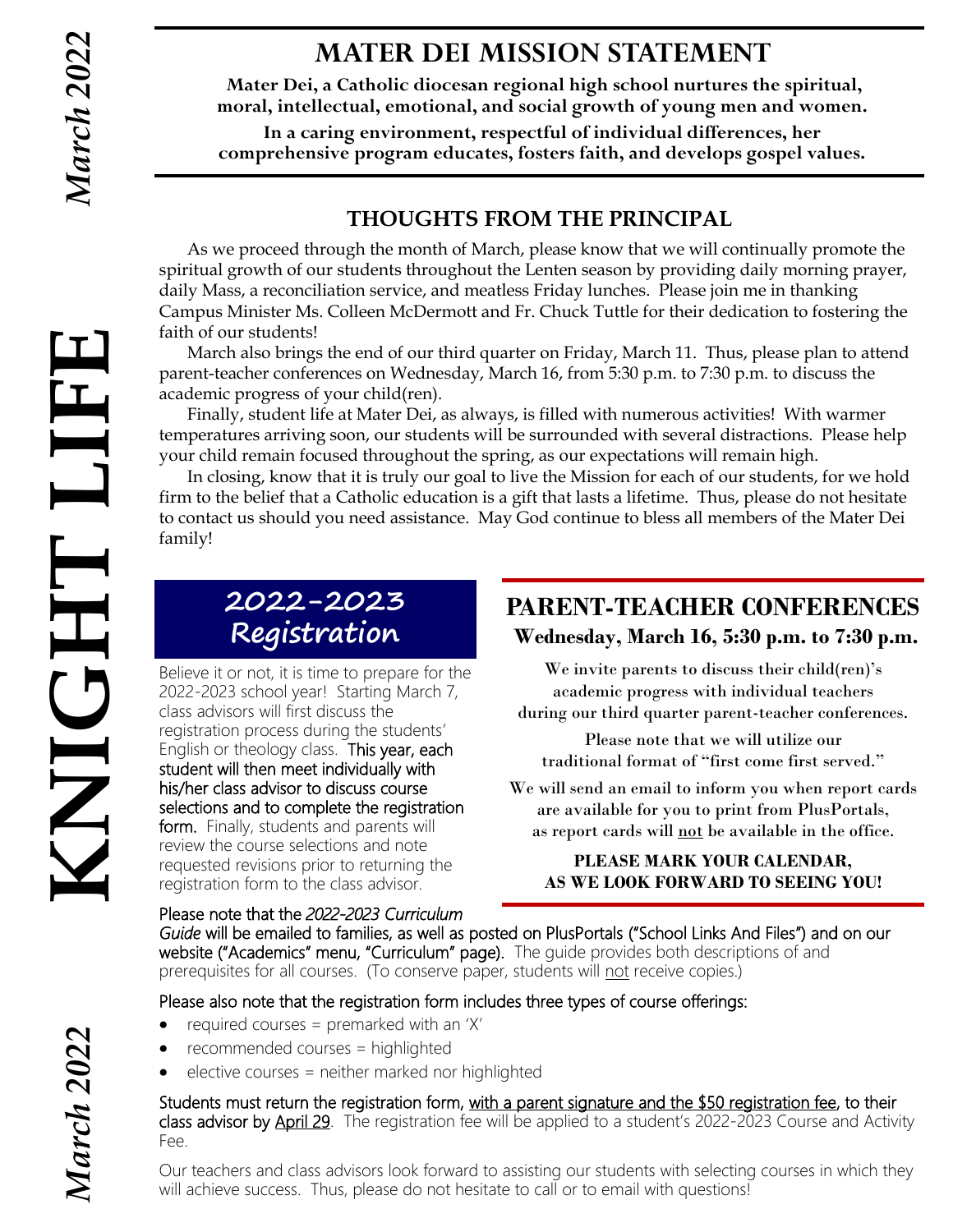# **MARCH KNIGHT LIFE**

- 2 Ash Wednesday Mass (9:40 a.m.)
- 4 ACES Sectional
- 7 2022-2023 Registration Process Begins IHSA Class 1A Mater Dei Scholar Bowl Regional (4:30 p.m.) School Board Meeting (7:00 p.m.)
- 10 Clinton County Honor Band & Art Show (7:00 p.m., Mater Dei)
- 11 End of the Third Quarter
- 13 Winter Concert (7:00 p.m.)
- 14 Mothers & Friends Meeting (7:00 p.m.)
- 16 Parent-Teacher Conferences (5:30 p.m. to 7:30 p.m.)
- 17 X-Schedule (11:15 a.m. dismissal)
- 18 No School
- 21 No School
- Band Parents Meeting (7:00 p.m.)
- 28 Fathers & Friends Meeting (7:00 p.m.)
- 30 Reconciliation Services Christian Discipleship and Service Award Nominations Due

# **MARK YOUR CALENDARS**

#### **WINTER CONCERT: MARCH 13**

Enjoy performances by our concert band, jazz band, wind ensemble, and chorus at our Winter Concert on Sunday, March 13, at 7 p.m. in the main gymnasium.

(The date has been changed from the original date of March 6 that was published on the "Events Calendar.")

#### **SPRING MUSICAL: APRIL 8, 9, 10**

Enjoy a performance of Irving Berlin's *White Christmas*, a musical adaptation of the beloved and timeless film of the same name, on Friday, April 8, at 7 p.m.; Saturday, April 9, at 7 p.m.; or Sunday, April 10, at 2 p.m.

#### **PALM SUNDAY BREAKFAST: APRIL 10**

In support of our Fathers & Friends, treat your family to a delicious breakfast on Palm Sunday, April 10, from 8 a.m. to 12 p.m. in the cafeteria.

# **BE THE HANDS OF CHRIST**



We sincerely thank all who donated to our Catholic Schools Week Charity Challenge and our Catholic Schools Week Collection! The level of generosity was exceptional!

#### **Catholic Schools Week Charity Challenge**

The Mater Dei community donated a total of \$3,450, including an \$812 donation from our Marching Knights family, to the Onate-Angel family! The family's youngest child, Jose, is currently undergoing treatments for Leukemia. Please continue to pray for Jose, his family, and his medical team!

#### **Catholic Schools Week Collection**

The Mater Dei community donated 23 boxes of individually-packaged food items for the St. Vincent de Paul Society of Belleville's Night Drop-In Center! The food will be used to provides sack lunches to those in need.

# A PRAYER FOR FEASTING DURING LENT

#### Loving God,

Always, but especially during this holy season of Lent, grant us the strength to fast from all that leads us away from you and to feast on all that brings us closer to you.

- fast from judging others; feast on self-improvement
- $\bullet$  fast from gossiping; feast on spreading good news
- fast from focusing on differences; feast on focusing on our oneness
- $\bullet$  fast from words that insult; feast on words that praise
- $\bullet$  fast from discontent; feast on gratitude
- $\bullet$  fast from anger; feast on patience
- $\bullet$  fast from pessimism; feast on optimism
- fast from complaining; feast on appreciation
- fast from indulgence;
- feast on self-care
- fast from hostility; feast on peace
- fast from bitterness; feast on forgiveness
- fast from selfishness; feast on compassion for others
- fast from criticism; feast on encouragement
- fast from apathy; feast on enthusiasm
- $\triangle$  fast from suspicion; feast on trust
- fast from stress: feast on quiet silence
- fast from talking; feast on listening
- fast from desiring control; feast on faith

In fulfilling these callings, we may continue to serve as models of your son, Jesus. Amen.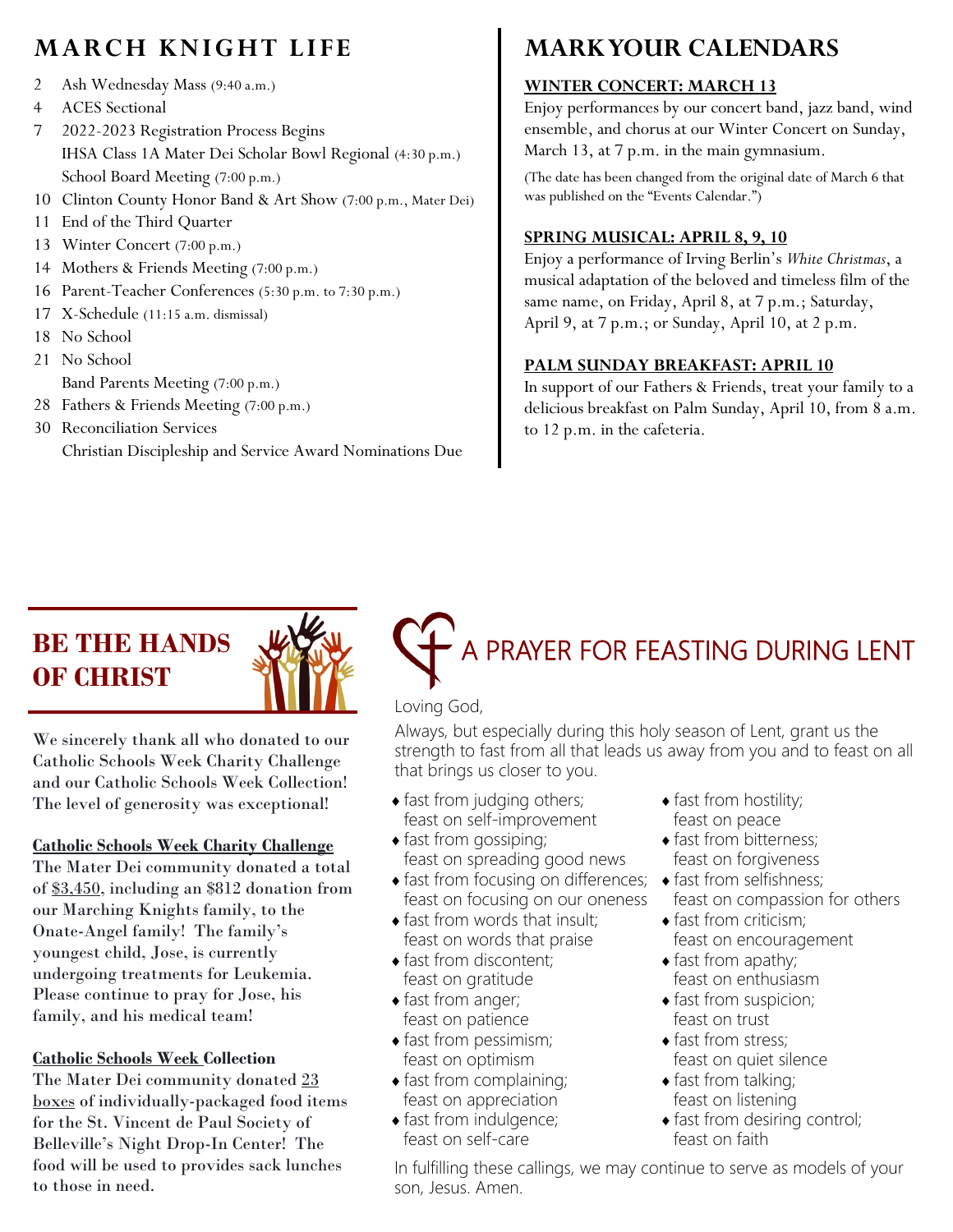

#### SCHOLAR KNIGHTS WIN CLINTON COUNTY TOURNAMENT

On February 23, under the guidance of moderator Mr. Scott Timmermann, our Scholar Knights were crowned the champions of the Clinton County Tournament for the third consecutive year after defeating Carlyle, Central, and Wesclin! With this year's championship, Mater Dei leads the tournament's 31-year history with nineteen championships, followed by Central (seven) and Wesclin (five).

Join us in both congratulating our Scholar Knights and wishing them "Good luck!" as they compete in the IHSA Class 1A Mater Dei Regional on March 7!

#### ACES TEAM PLACES SECOND AT REGIONAL AND ADVANCES TO SECTIONAL

 Join us in congratulating our Academic Challenge in Engineering and Science (ACES) team for earning second place at the ACES Regional Competition on February 9! Under the guidance of moderator Mr. Scott Timmermann, each student completed a standardized test in two of the following academic disciplines: biology, chemistry, computer science, engineering graphics, English, mathematics, and physics.

The following team members earned individual recognition: Caleigh Arentsen, first place in biology; Cohen Wiegers, first place in English; Cesare Zini, first place in computer science and second place in physics; Callie Caylor, second place in math; Brennan Cook, second place in computer science; Joseph Goring, second place in engineering graphics; Max Morton, third place in computer science; and Martina Zinesi, third place in math. Additional team members were Julia Millikin, Michael Redman, Remmie Vail, Ashlyn Vonder Haar, and Kayla Zurliene.

On March 4, the team competed in the ACES Sectional Competition, the results of which will determine if they advance to the ACES State Finals held in April.

#### CLINTON COUNTY HONOR BAND AND ART SHOW AT MATER DEI MARCH 10

We are honored to host the Clinton County Honor Band and Art Show on Thursday, March 10, at 7:00 p.m. in the main gymnasium! Musicians from Mater Dei, Carlyle, Central, and Wesclin will perform under the direction of guest conductor John Fannin, who served as Assistant Director of Bands at Murray State University from 1995 until his retirement in 2020. Prior to the concert, art work created by students from the four schools will be displayed.

Please join us in congratulating our musicians who were selected to perform: Caleigh Arentsen (flute), Brandon Chan (percussion), Austin Cook (percussion), Brennan Cook (trombone), Ben Cowgill (tenor saxophone), Chloe Logan (flute), Ava McSparin (euphonium), Megan Melone (flute), Ben Miller (alto saxophone), Julia Millikin (alto saxophone), Ellen Nuxoll (clarinet), Gabe Onate-Angel (alto saxophone), Ella Paterson-Heier (clarinet), Reagan Porter (trumpet), and Aidan Varel (French

 $MARCH10.2022.7 PM\cdot MDHS$  horn).

Please also join us in congratulating our artists whose art work will be displayed: Logan Beer, Madison Bonner, Sierra Brinker, Eva Choisne, Michelle Colson Wharwood, Jade Helton, Anna Hemker, Abigail Holtgrave, Jenna Huegen, Ashleigh Jamruk, Riley Kleber, Katy Le, Zachary Ludwig, Katharine McElhose, Julia Millikin, Brady Pollmann, Jacob Pollmann, Lyndsey Richter, Brooke Rickhoff, Bay Thangsuwan, Shyanne Thompson, Carli Timmermann, Maddalena Tirino, John Venhaus, Braeden Williams, and Brooke Zurliene.

We thank director of bands Mr. Alex Normansell and art teacher Mrs. Vicki Moylan for their dedication to our students! We also thank Madeline Moylan, Mater Dei Class of 2014, for designing the art work for the event (displayed above.)

## **REQUEST FOR PARENTAL SUPPORT**

Our administration and faculty take great pride in the high level of support our parents continually provide throughout the school year. Thus, as we prepare for our final quarter together, we are requesting additional support in regard to attendance and dress code for the remainder of the year.

**ATTENDANCE** Please remind your child that he/she is required to arrive in his/her first period class by 8:10 a.m. in order to ensure he/she does not receive a tardy or unexcused absence.

**DRESS CODE** Please remind your child that a dress code polo shirt must be worn at all times. Moreover, only sweatshirts and jackets with a Mater Dei logo; and solid black, navy, or white sweaters and fleece quarter-zip pullovers (not gray, not with a non-Mater Dei logo) may be worn during the school day. In addition, shorts and Capri pants are not permitted until announced by the Administration.

For parents of male students, please remind your son that he must be clean shaven with sideburns no longer than his ear lobes, his bangs may not cover his eyebrows, and his hair may not touch his collar.

**The complete attendance policy and the complete dress code policy are provided on in the** *Student Handbook***, which is available on PlusPortals ("School Links and Files" window) and our website ("Parents" menu).**

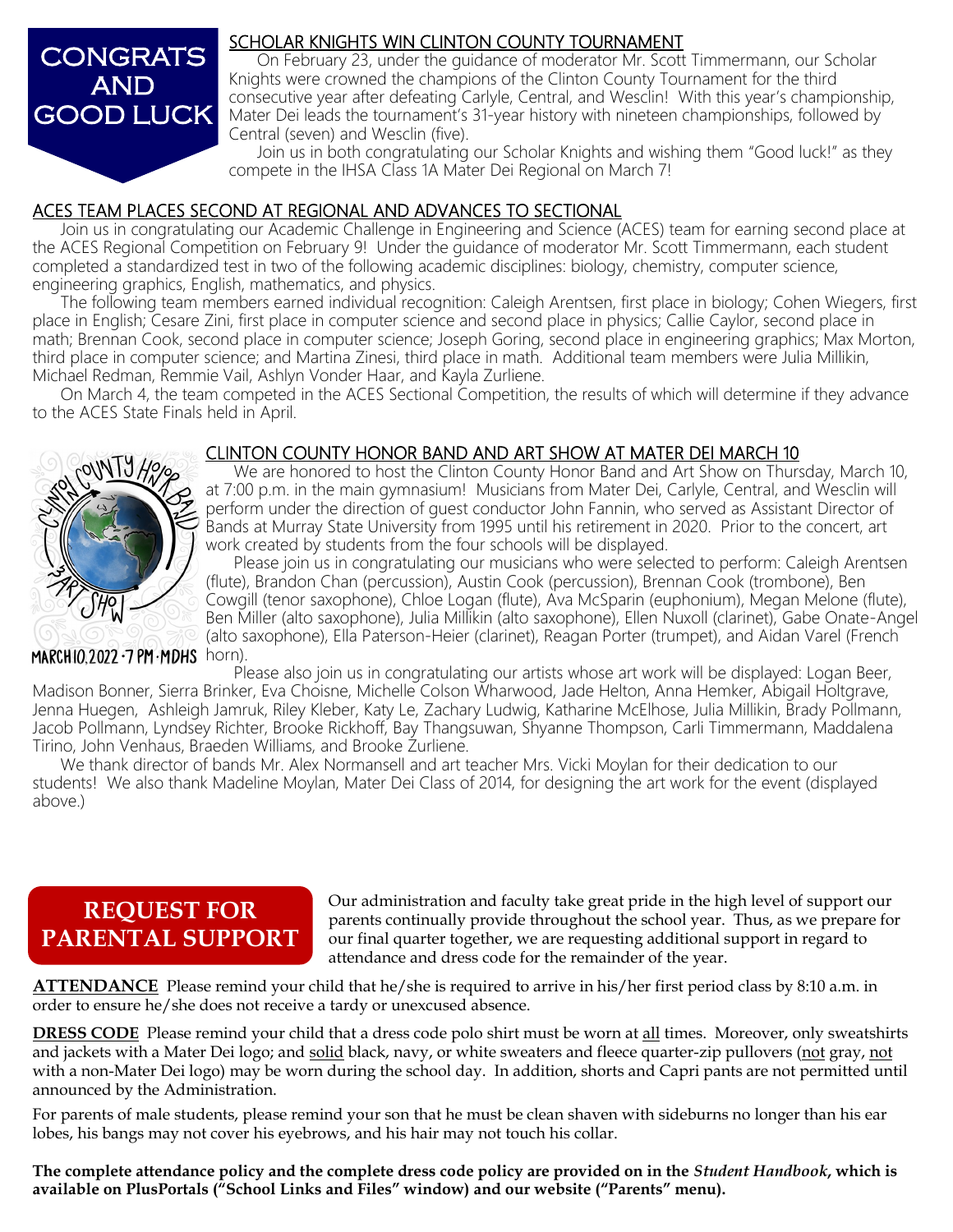

# MOTHERS & FRIENDS DINNER AUCTION SATURDAY, APRIL 23

Planning continues for "A Knight at Mardi Gras," the Mothers & Friends dinner auction scheduled for Saturday, April 23! This event, one of our largest fundraisers, is an opportunity to enjoy fine food and fellowship in support our students!

Information is also provided on our website: "Parents" menu, "Mothers and Friends Dinner Auction" page.

DONATIONS Please contribute to the dinner auction's success by donating an item, party, or service. You may donate individually or coordinate with friends to donate a larger item, such as the always popular tailgating parties, card parties, and dinners. Donation forms are available in the office and on our website.

RESERVATIONS Please submit reservations (\$65 per seat) as soon as possible, as seating is limited. The invitation and the reservation form are available in the office and on our website.

VOLUNTEERS The dinner auction's success is a direct result of our parents' willingness to share their time and talents! Volunteers are needed to set up April 21 and 22, to assist during the dinner auction April 23, and to clean April 23 and 24.

**RAFFLES** As in the past, the dinner auction will include a number of raffles that may be purchased by both attendees and those who are unable to attend. The raffle order form will be provided on our website when finalized.

**PROGRAM** So you may enjoy a sneak peek and plan your bidding, the dinner auction program will be provided on our website when finalized.

CONTACT To volunteer or to receive additional information, visit the "Mater Dei Mothers and Friends" Facebook page, contact dinner auction chair Kellye Holtgrave (618-219-6661), or email mdauction2022@gmail.com.

#### THANK YOU for supporting this vital fundraiser!



May your troubles be less. May your blessings be more. May nothing but happiness come through your door.



# **ATTN: PARENTS NEED A NIGHT OUT?**

Volunteers - ladies and gentlemen - are invited to assist with the late-night prom festivities sponsored by Mothers & Friends.

> Volunteers are needed from Saturday, April 30, at 10:45 p.m. to Sunday, May 1, at 3:30 a.m.

To volunteer, please contact Lisa Rivera (lisarivera@mac.com or 560-8620) or Kim Miller (jnkmiller19@gmail.com or 444-8417)

**THANK YOU for your support, which is vital to the success of this important event!**



# **NEED A TUXEDO FOR PROM?**

**Order from Becker Jewelers and earn money for Mater Dei**

We thank Becker Jewelers for generously donating \$4 to Mater Dei for each tuxedo ordered by a Mater Dei student for prom (April 30). The funds will then be utilized for next year's prom.

For our students' convenience, Becker Jewelers representatives will visit Mater Dei both to measure the students and to accept their orders (dates to be announced). Students may also visit Becker Jewelers to be measured and to place their order (315 North Main Street, Breese).